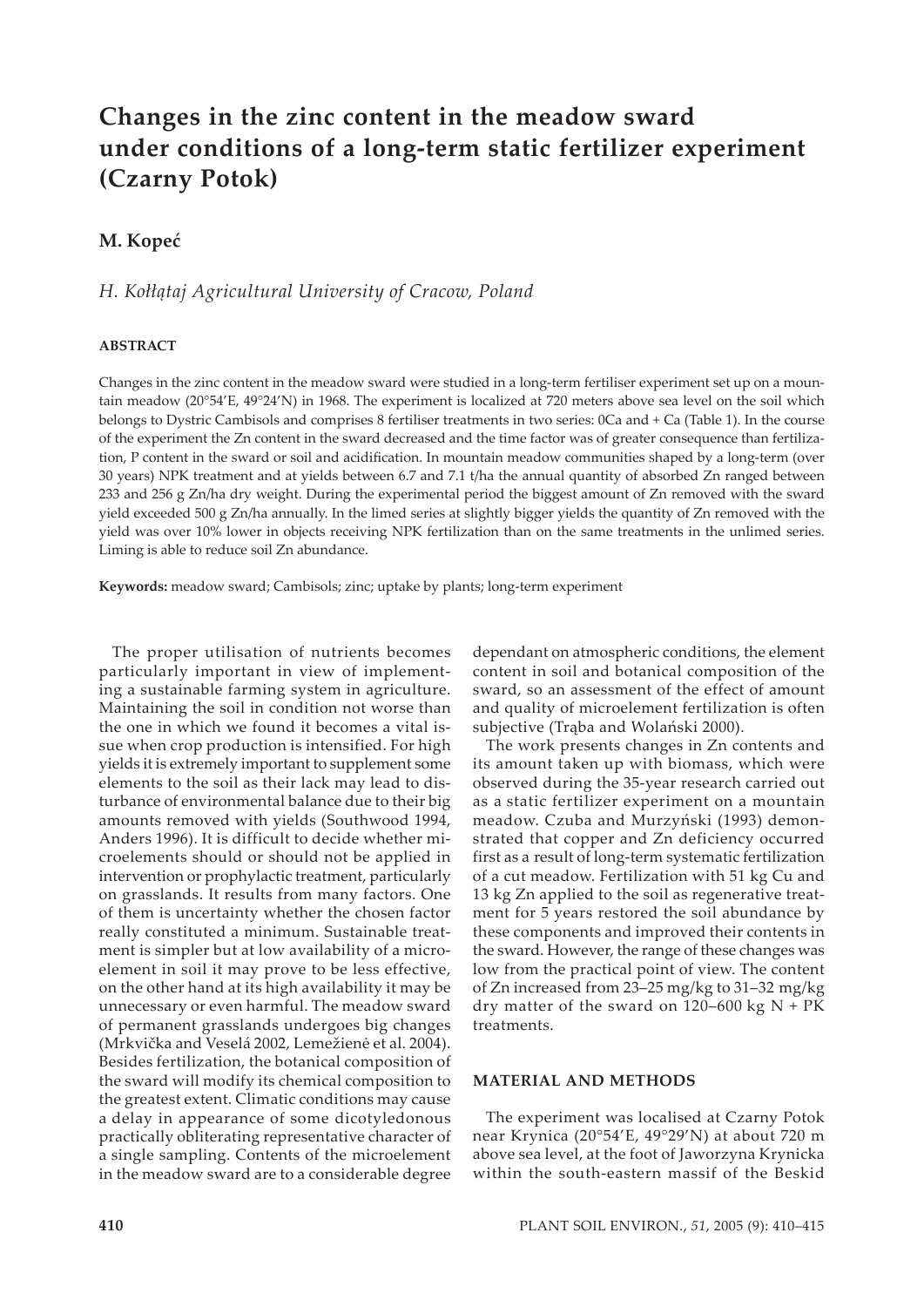Sądecki Mts. on a slope with 7° inclination and NNE exposition. The experiment was set up in 1968 on a natural mountain meadow of moor mat grass (*Nardus stricta* L.) and red fescue (*Festuca rubra* L.) type with a considerable share of the dicotyledonous. The soil belonged to Dystric Cambisols (FAO) soils developed from Magura sandstone with granulometric composition of light silty loam (40% of 1–0.1 mm, 37% of 0.1–0.02 mm and  $23\%$  of  $> 0.02$  mm fractions) and three characteristic genetic horizons: turf – AhA (0–20 cm), browning – ABbr (21–46 cm) and matrix BbrC (47–75 cm). Detailed data of the experiment were given in an earlier paper (Kopeć 2000).

Since the autumn 1985 the experiment, at the same level of fertilization, was conducted in two series: unlimed and limed. In 1995 liming was repeated. First liming was carried out with the lime dose calculated on the basis of 0.5 hydrolytic acidity (Hh) value, the second considered total hydrolytic acidity.

In 1974–1975 and 1993–1994 intervals in mineral treatment were introduced and the experiment was limited to determining the sward yield and its chemical composition.

The experiment comprises 8 treatments (Table 1) where unilateral N or P fertilization (90 kg N/ha or 90 kg  $P_2O_5/ha$ ) and against PK background (90 kg)  $P_2O_5/h$ a and 150 kg K<sub>2</sub>O/ha) of N was applied in two forms (ammonium nitrate and urea) in two doses (90 and 180 kg N/ha). In 1968–1980 P fertilizers (superphosphate in dose 90 kg  $P_2O_5/ha$ ) and K fertilizers were applied in autumn. Since 1981 the fertilizers have been applied in spring and K (1/2 of a dose) was supplemented in summer after the first cut. During the whole period of the experiment N fertilizers were sown at two dates: 2/3 of the annual dose in spring when vegetation starts and 1/3 of a dose several days after the first cut

Table 1. Design of the static experiment at Czarny Potok

| harvesting. In 1994 10 kg Cu/ha and 8 kg Mg/ha was               |
|------------------------------------------------------------------|
| applied as intervention fertilization (in the form               |
| of sulphates). Since 2000 foliar treatment has been              |
| used (twice $2 \, \text{dm}^3$ /ha) with microelement Mikrovit-1 |
| fertilizer (in the form of chelates), which in $1 \text{ dm}^3$  |
| contains: 23.3 g Mg, 2.3 g Fe, 2.5 g Cu, 2.7 g Mn,               |
| 1.8 g Zn, 0.1 5 g B and 0.1 g Mo.                                |

As a result of fertilization stabile meadow communities developed mainly with grasses predominant in their botanical composition (Kopeć 2000).

The yields of the first and second cut of the meadow sward were regularly assessed. Zn contents in the sward samples were determined always after their incineration and dilution in nitric and hydrochloric acids, in the soil samples after incineration and mineralization in the mixture of nitric and perchloric acids (2:1) using ASA technique or ICP technique (since 2000) (Ostrowska et al. 1991). Weighted means were calculated on the basis of the content and yield of two cuts.

Soil samples from each object were collected in autumn from soil layers: 0–100 mm. Available P content in soil was determined by colorimeter (according to the Egner-Riehma method) after extraction with calcium lactate and soil reaction (pH) was determined in 1 mol  $KCl/dm^3$  (1:2.5) (Ostrowska et al. 1991).

#### **RESULTS AND DISCUSSION**

In the author's own studies (Figures 1–3) the Zn content of the sward decreased over the period of the experiment on all objects in both series to the level of 30–40 mg Zn/kg of the sward dry weight. Variability of the contents may be sought in a changeability of botanical composition and in climatic conditions, which were presented in the other publication (Kopeć 2000, Kopeć and Gondek

| Fertilising<br>objects | Annual nutrient rate in 0Ca and + Ca series (kg/ha) |       |     |                  |
|------------------------|-----------------------------------------------------|-------|-----|------------------|
|                        | P                                                   | K     | N   | N form           |
| PK                     | 39.24                                               | 124.5 |     |                  |
| $PK + N_{1an}$         | 39.24                                               | 124.5 | 90  | ammonium nitrate |
| $PK + N_{2an}$         | 39.24                                               | 124.5 | 180 | ammonium nitrate |
| $PK + N_{1u}$          | 39.24                                               | 124.5 | 90  | urea             |
| $PK + N_{2u}$          | 39.24                                               | 124.5 | 180 | urea             |
| $N_{1an}$              | -                                                   |       | 90  | ammonium nitrate |
| $\mathbf{P}$           | 39.24                                               |       |     |                  |
| $\mathbf{0}$           |                                                     |       |     |                  |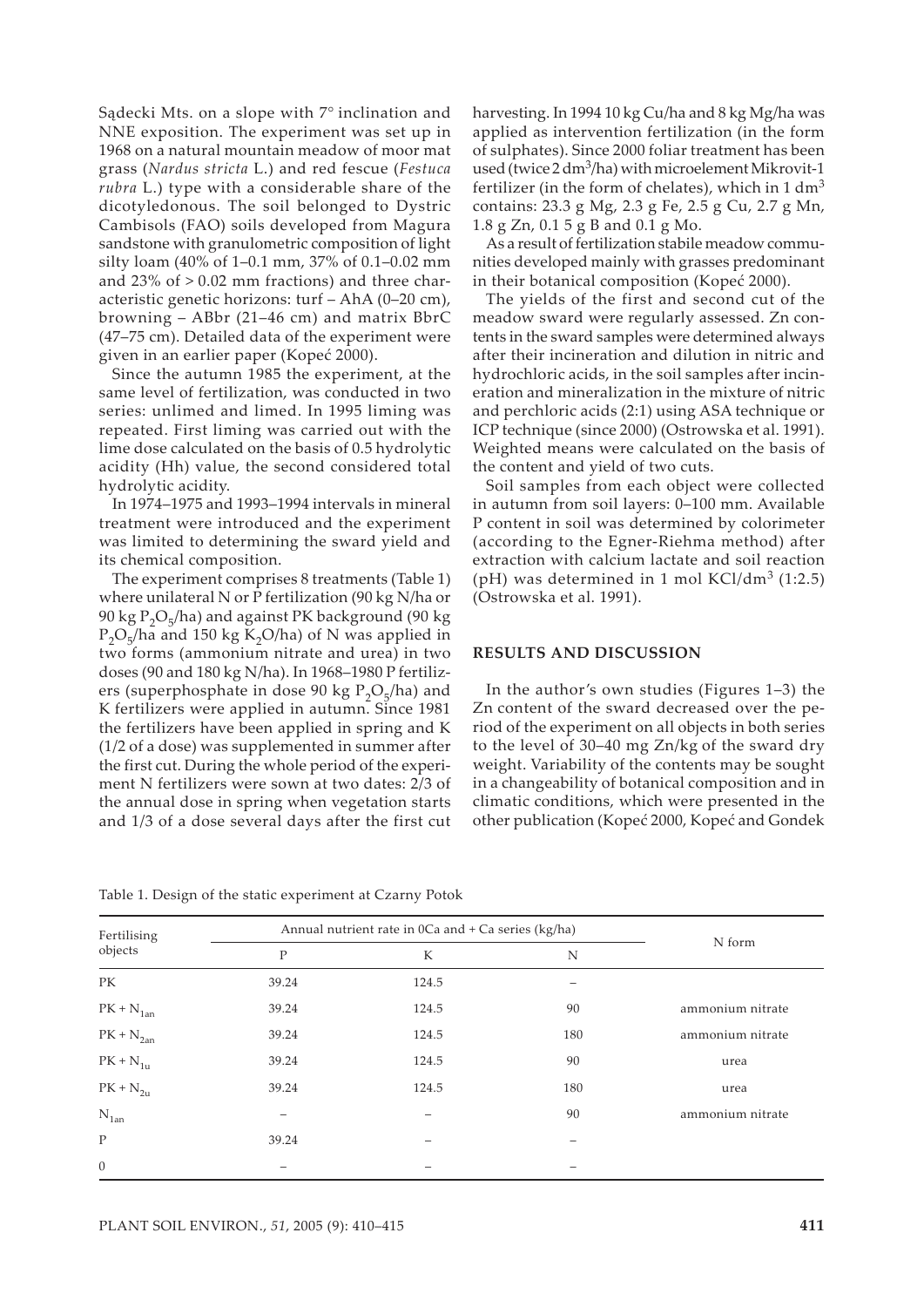

Figure 1. Dependency between weighted mean of Zn and P contents in sward of all objects over the 35 years of the experiment  $(n = 270)$ 

2002). However, no significant dependencies were demonstrated between rainfall or temperature and Zn contents in the sward. A decrease in the Zn content in the sward depended on the amount of Zn removed with the yield and it was the most important factor responsible for changes in the Zn content in plants.

An increase in the Zn content in the sward occurs as a result of Zn application to the soil. In the nineyear meadow experiment Barszczewski et al. (2000) reported that Zn contents in the sward increased in the course of the experiment and the phenomenon was more pronounced when a bigger dose of N (240 kg N/kg) was used. However, the same authors demonstrated that in the ninth year after Zn fertilization its contents in the sward declined and a significant equalizing was observed among the treatments. Trąba and Wolański (2000) stated that low Zn content in the sward to a greater extent may result rather from various interrelations of site factors than from sward botanical composition, in which numerous dicotyledonous are present usually abundant in Zn.

Figure 2 presents a dependency of weighted mean Zn and available P content in soil of all treatments over the 35 years of the experiment ( $n = 268$ ). The graphs primarily show the effect of time of the meadow utilisation on Zn content in the sward. P concentrations in plants (Figure 1), particularly within the range considered as permissible for sward (over 0.3% P) affects Zn content less than the time of the experiment. Bigger Zn concentrations may occur with low P contents in sward or low soil abundance in available P, which is strictly connected with it.

Soil acidification determined by the soil reaction and the Zn content are presented in Figure 3. A relationship between acidification, the zinc con-



over 80 mg Zn/kg 70 90 60 80 50  $40^{\circ}$  $\mathcal{P}^{\bullet}$ 30 øО  $20$ 60  $40$  $40$  $2^{\circ}$ 60  $4500$ د<sub>07</sub>ء  $378$  $4883$  $4966$ year 1993 ė ್ರಂಕ  $pH_{KCl}$ ś 2003

Figure 2. Dependency between weighted mean of Zn and available P content in soil of all objects over the 35 years of the experiment  $(n = 270)$ 

Figure 3. Dependency between weighted mean of Zn and soil reaction ( $pH_{KCl}$ ) of all objects over the 35 years of the experiment  $(n = 270)$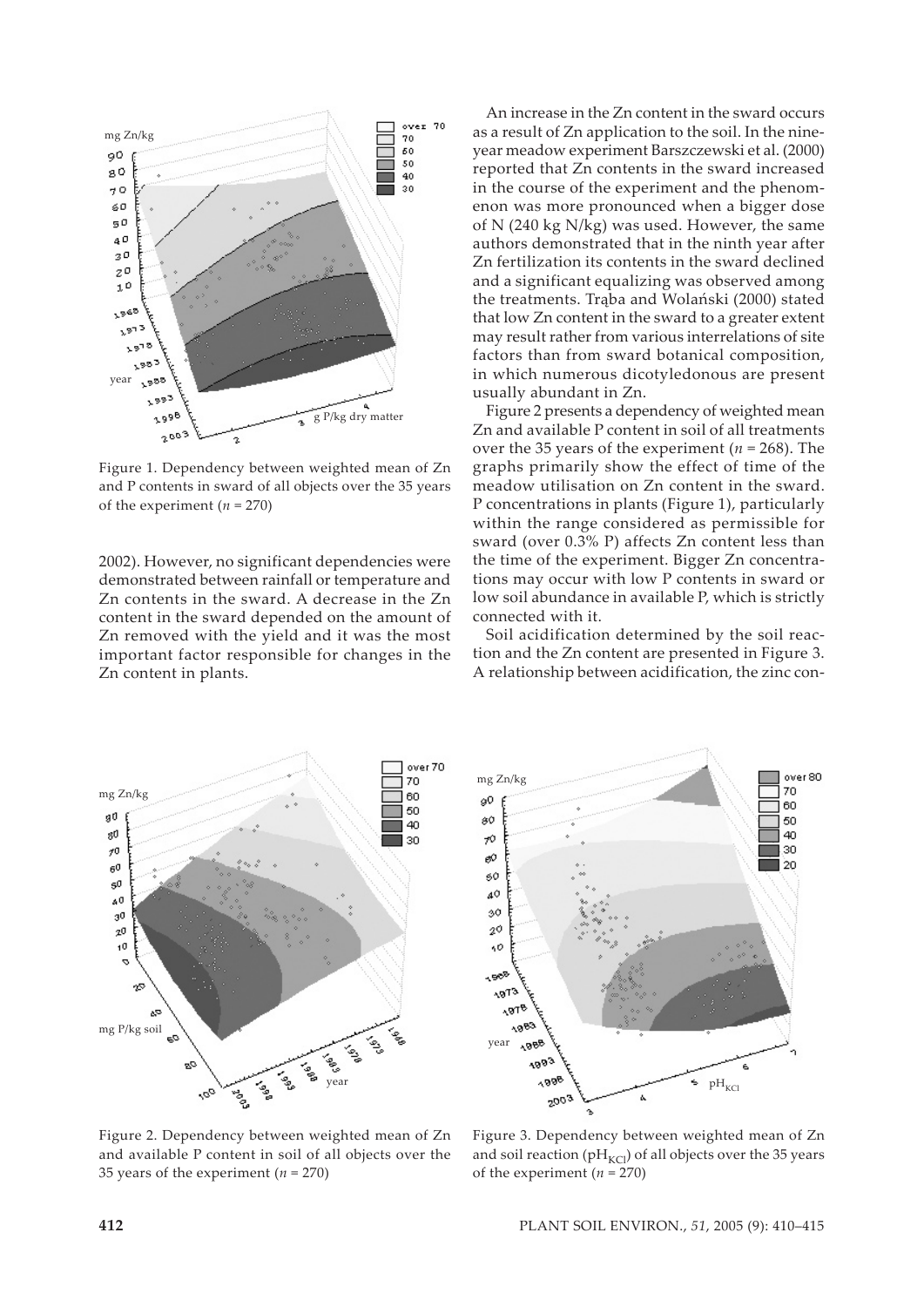|                                           | 1971-1972<br>0Ca |        | 1979-1985<br>0Ca |        | 1986-1989    |        |              |        | 1996-2002    |        |              |        |
|-------------------------------------------|------------------|--------|------------------|--------|--------------|--------|--------------|--------|--------------|--------|--------------|--------|
| Fertilising<br>objects                    |                  |        |                  |        | 0Ca          |        | $+Ca$        |        | 0Ca          |        | $+Ca$        |        |
|                                           | Zn<br>(g/ha)     | (t/ha) | Zn<br>(g/ha)     | (t/ha) | Zn<br>(g/ha) | (t/ha) | Zn<br>(g/ha) | (t/ha) | Zn<br>(g/ha) | (t/ha) | Zn<br>(g/ha) | (t/ha) |
| PK                                        | $207c*$          | 4.3    | 179c             | 3.8    | 147d         | 3.5    | 160b         | 4.1    | 193b         | 5.4    | 123c         | 5.5    |
| $\mathrm{PK} + \mathrm{N}_{1\mathrm{an}}$ | 315b             | 6.6    | 332b             | 7.0    | 216b         | 5.3    | 187b         | 5.0    | 233a         | 7.0    | 177a         | 7.4    |
| $PK + N_{2an}$                            | 450a             | 8.4    | 495a             | 10.5   | 245a         | 6.4    | 223a         | 6.4    | 240a         | 6.7    | 184a         | 7.9    |
| $PK + N_{1u}$                             | 306b             | 6.6    | 309b             | 6.6    | 207b         | 5.2    | 186b         | 5.1    | 256a         | 7.1    | 156ab        | 7.2    |
| $PK + N_{2u}$                             | 379a             | 8.0    | 544a             | 10.4   | 252a         | 6.2    | 228a         | 6.4    | 247a         | 6.9    | 181a         | 7.8    |
| $N_{1an}$                                 | 244c             | 3.9    | 279b             | 4.5    | 199с         | 4.3    | 185b         | 4.9    | 185b         | 4.5    | 145b         | 4.6    |
| P                                         | 219c             | 4.1    | 210c             | 3.8    | 142d         | 3.0    | 155bc        | 3.8    | 158c         | 3.9    | 100c         | 3.7    |
| $\theta$                                  | 134d             | 1.8    | 205c             | 4.0    | 135d         | 2.8    | 116c         | 3.0    | 111d         | 2.8    | 89d          | 2.9    |

Table 2. Mean annual amounts of Zn taken up by plants and meadow sward yields dry matter (t/ha) in selected periods of the experiment

\*homogenous groups according to Tukey's test

tents in the sward and time shows that the time of the experiment most affected the Zn content. Higher soil reaction caused by liming reduced the Zn content in the sward (Figure 3) and prolonged the period of time in which the Zn content in soil remained on a higher level than in the case of soil without liming. Spiak and Wall (2000) found lack of dependence between the reaction and the Zn content in plants. The authors claim that the Zn content in plants under natural conditions (with reference to the soil unpolluted with this element) is connected with the amount of available forms of this element in the soil. Liming carried out in 1985 decreased sward Zn concentrations on all treatments, but in the subsequent years after treatment the contents grew. The next liming significantly lowered Zn content in the sward on all treatments and the effect of the treatment remained and intensified over the next few years. Gorlach and Curyło (1987) noted a similar result of liming in a 16-year experiment. Mikrovit-1 fertilization generated an increase in sward yield but the amount of the component introduced with fertilizer (6.4 g Zn/kg) was insufficient to increase Zn content in sward.

On the objects receiving full treatment (NPK – regardless of the nitrogen form) the amount of Zn taken up (Table 2) in the initial period of the experiment (until 1985) ranged between 306 and 544 g Zn/ha. The period was characterized by

| Table 3. Total and available content of Zn (mg/kg) in soils in 2002 |  |  |  |
|---------------------------------------------------------------------|--|--|--|
|---------------------------------------------------------------------|--|--|--|

|                        |           |              | Total content |              | Available forms |              |           |              |  |
|------------------------|-----------|--------------|---------------|--------------|-----------------|--------------|-----------|--------------|--|
| Fertilising<br>objects |           | 0Ca          |               | $+Ca$        |                 | 0Ca          | $+Ca$     |              |  |
|                        | $0-10$ cm | $10 - 20$ cm | $0-10$ cm     | $10 - 20$ cm | $0-10$ cm       | $10 - 20$ cm | $0-10$ cm | $10 - 20$ cm |  |
| PK                     | 39.5      | 34.8         | 49.2          | 35.3         | 4.088           | 0.828        | 2.192     | 0.752        |  |
| $PK + N_{1an}$         | 41.5      | 35.7         | 51.2          | 38.5         | 3.785           | 0.701        | 1.528     | 0.996        |  |
| $PK + N_{2an}$         | 39.7      | 38.1         | 41.0          | 35.5         | 3.381           | 0.315        | 1.462     | 0.608        |  |
| $PK + N_{1u}$          | 45.0      | 35.7         | 44.2          | 34.2         | 3.815           | 0.428        | 1.467     | 0.600        |  |
| $PK + N_{2u}$          | 37.9      | 30.0         | 42.3          | 39.0         | 3.929           | 0.580        | 1.412     | 0.695        |  |
| $N_{1an}$              | 36.2      | 34.7         | 47.7          | 38.7         | 3.372           | 1.088        | 1.220     | 0.664        |  |
| P                      | 46.2      | 38.9         | 52.0          | 42.7         | 4.417           | 0.513        | 1.183     | 0.636        |  |
| $\mathbf{0}$           | 47.5      | 40.5         | 53.5          | 38.7         | 4.508           | 0.880        | 1.009     | 0.824        |  |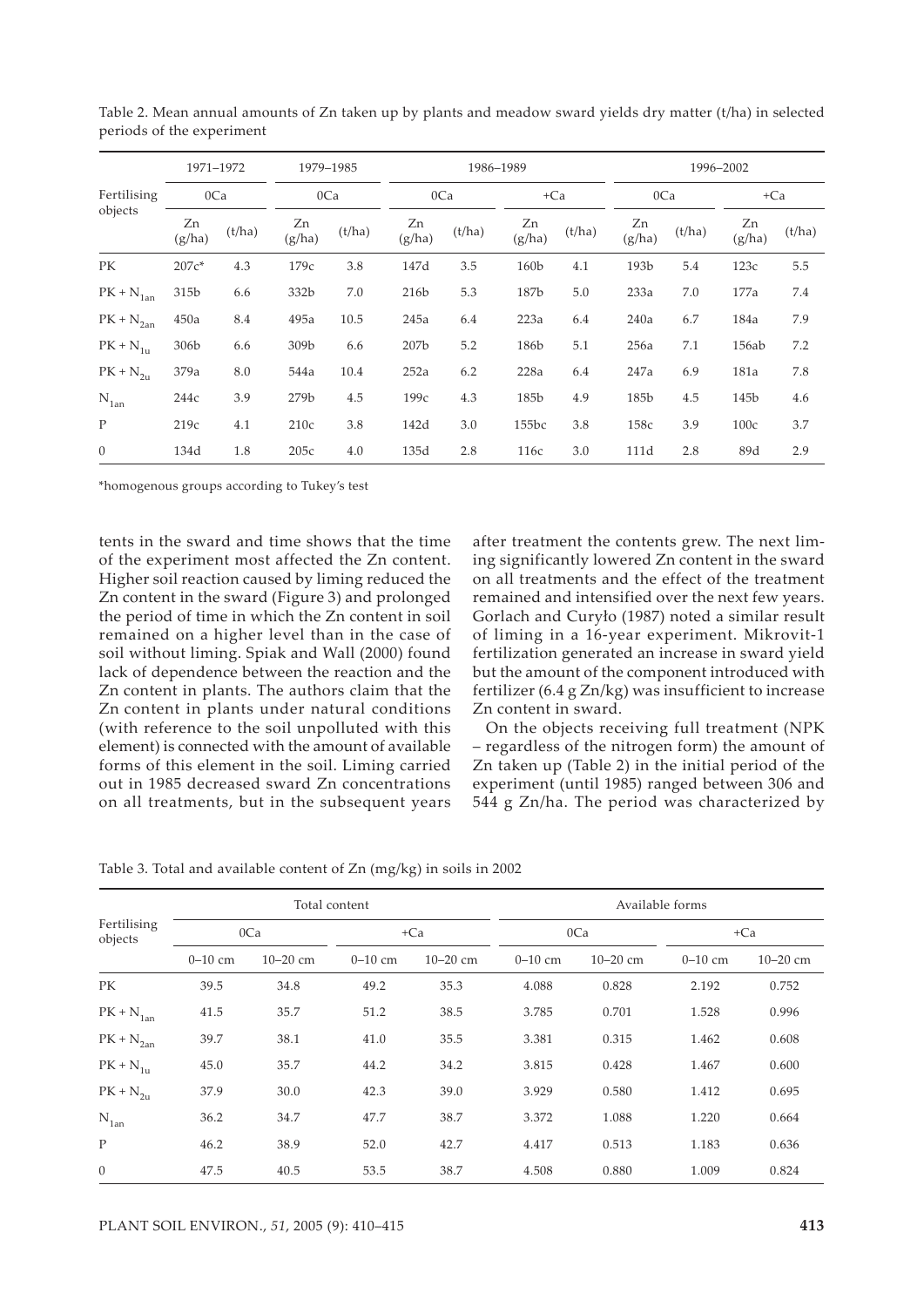a progressively increasing yields and reaching the highest productive potential (Kopeć 2000). A decline in yields observed in 1986–1989 was connected with smaller quantity of Zn absorbed by the sward. During this period of time, despite equalized yields on treatments differing with N dose, there was a difference in Zn concentrations in objects fertilized with 90 and 180 kg  $N$  + PK in both 0Ca and +Ca series. Over the last seven years the quantity of Zn taken up on the object receiving full treatment (NPK – regardless of the nitrogen form) in unlimed series has been highly approximate (233–256 g Zn/ha). After the first liming the amount of Zn taken up by plants was lower by 10–16% on the objects in limed series where full fertilization was applied. The decline occurred at similar yields in both limed and unlimed series. The second liming notably (by 30–64%) deepened a decline in the amount of Zn taken up by sward at considerably increased yields in the objects receiving 180 kg  $N$  + PK. During this period of time Zn quantity absorbed by sward of the limed series is the highest on the objects receiving double N dose where the average for this component forms is 182.5 g/ha.

The dynamics of microelements in the environment, including Zn, does not seem to be fully recognised. Strączyński and Wróbel (2000) demonstrated that utilisation of arable fields for many years may lead to depletion of soil microelement available forms, which results in insufficient supply of crop plants in these components. On the grounds of numerous agrochemical studies Strączyński and Wróbel (2000) revealed that during the period of several years the contents of Zn forms extracted with 1 mol HCl/dm<sup>3</sup> decreased in soils of all categories in Poland. The work confirms the results obtained at Czarny Potok. The lowest contents of total Zn forms in the 0–10 cm soil layer were found on unilateral N treatment and on objects receiving 180 kg N (Table 3). It should be supposed that applied liming protected soil resources of this element. In 2002 total Zn concentration in the 0–10 cm soil layer of the limed series was generally higher than in the analogous objects in the unlimed series. Significant differences among treatments concerning Zn blocking in soil occurred for the available forms assayed in ammonium nitrate but only in the 0–10 cm soil layer. As the total Zn content decreased the quantity of its available form decreased too (especially on ammonium nitrate treatments). On the other hand Mercik et al. (1992) reported that even long-term mineral or organic fertilization does not influence the contents of reserve forms of microelements in the soil. Their conclusion was based on results of soil analysis following the systematic 68-year fertilization in crop rotation and monoculture of rye and potatoes. The experiment has been carried out in Skierniewice on light soil with routine liming ( $pH_{\text{KCl}}$  6–6.5).

### **Acknowledgements**

The author thanks Prof. Kazmierz Mazur – the author of the experiment for making available results from the initial years of the experiment which enabled to carry out the presented synthesis.

## **REFERENCES**

- Anders E. (1996): Nutrient supply and fertilizer use in Eastern Europe. Rostlinná Výroba, *42*: 91–96.
- Barszczewski J., Sapek B., Kalińska D. (2000): Dynamic of Mn, Zn and Cu contents in herbage fertilized with these elements in long-term meadow experiments. Zeszyty Problemowe Postepów Nauk Rolniczych, *471*: 647–653. (In Polish)
- Czuba R., Murzyński J. (1993): Results of twenty year investigations on soil nutrient exhaustion of grassland heavily dressed with nitrogen, phosphorus and potassium. Zeszyty Naukowe AR in Kraków, *277*: 169–176. (In Polish)
- Gorlach E., Curyło T. (1987): The effect of liming on the field and chemical composition of meadow sward as related to soil pH. Part II. The content of microelements. Acta Agraria et Silvestria, Series Agraria, *24*: 121–133. (In Polish)
- Kopeć M. (2000): Dynamic of fielding and quality changes of mountain meadow sward over 30 years of fertilizer experiment. Zeszyty Naukowe AR in Kraków, 267. (In Polish)
- Kopeć M., Gondek K. (2002): The effect of long-term fertilisation on the sulphur content in soil and in the mountain meadow sward (Czarny Potok). Rostlinná Výroba, *48*: 525–530.
- Lemežienė N., Kanapeckas J., Tarakanovas P., Nekrošas S. (2004): Analysis of dry matter yield structure of forage grasses. Plant, Soil and Environment, *50*: 277–282.
- Mercik S., Stępień W. Kubik I. (1992): The influence of long-term mineral fertilisation and manuring on the content of soil microelements. In: Proceedings Microelement in agriculture. Agricultural University of Wrocław: 71–75. (In Polish)
- Mrkvička J., Veselá M. (2002): The influence of long-term fertilization on species diversity and yield potential of permanent meadow stand. Rostlinná Výroba, *48*: 69–75.
- Ostrowska A., Gawliński S., Szczubiałka Z. (1991): Methods of analysis and assessment of soil and plant properties. IOŚ, Warszawa. (In Polish)
- Southwood T.R.E. (1994): The importance of long-term experimentation. In: Leigh R., Johnston A. (eds.): Long-term experiments in agricultural and ecological sciences. CAB International, Wallingford: 3–9.